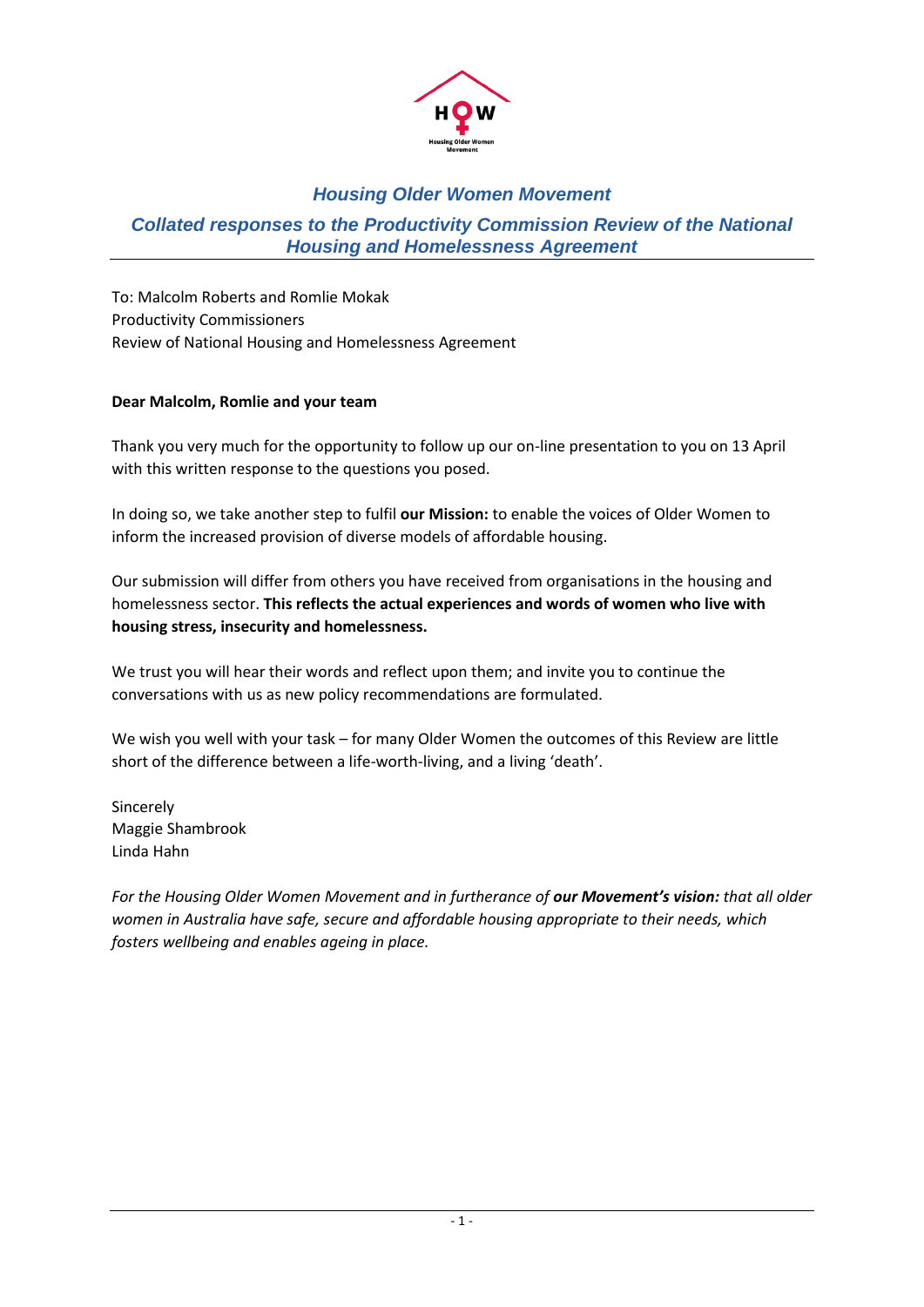

# *Collated responses to the Productivity Commission Review of the National Housing and Homelessness Agreement*

# **Contents**

| What changes should be made to improve the homelessness service system? 11                                     |
|----------------------------------------------------------------------------------------------------------------|
| What have been your experiences in the private rental market? What changes could be made to                    |
| Changes that could be made to improve outcomes in the private rental market? . Error! Bookmark<br>not defined. |
|                                                                                                                |
|                                                                                                                |
|                                                                                                                |
|                                                                                                                |
|                                                                                                                |
| The objective of the National Housing and Homelessness Agreement is to contribute to improving                 |
|                                                                                                                |
|                                                                                                                |
|                                                                                                                |
|                                                                                                                |
| The Housing Older Women Movement - background paper & further information 21                                   |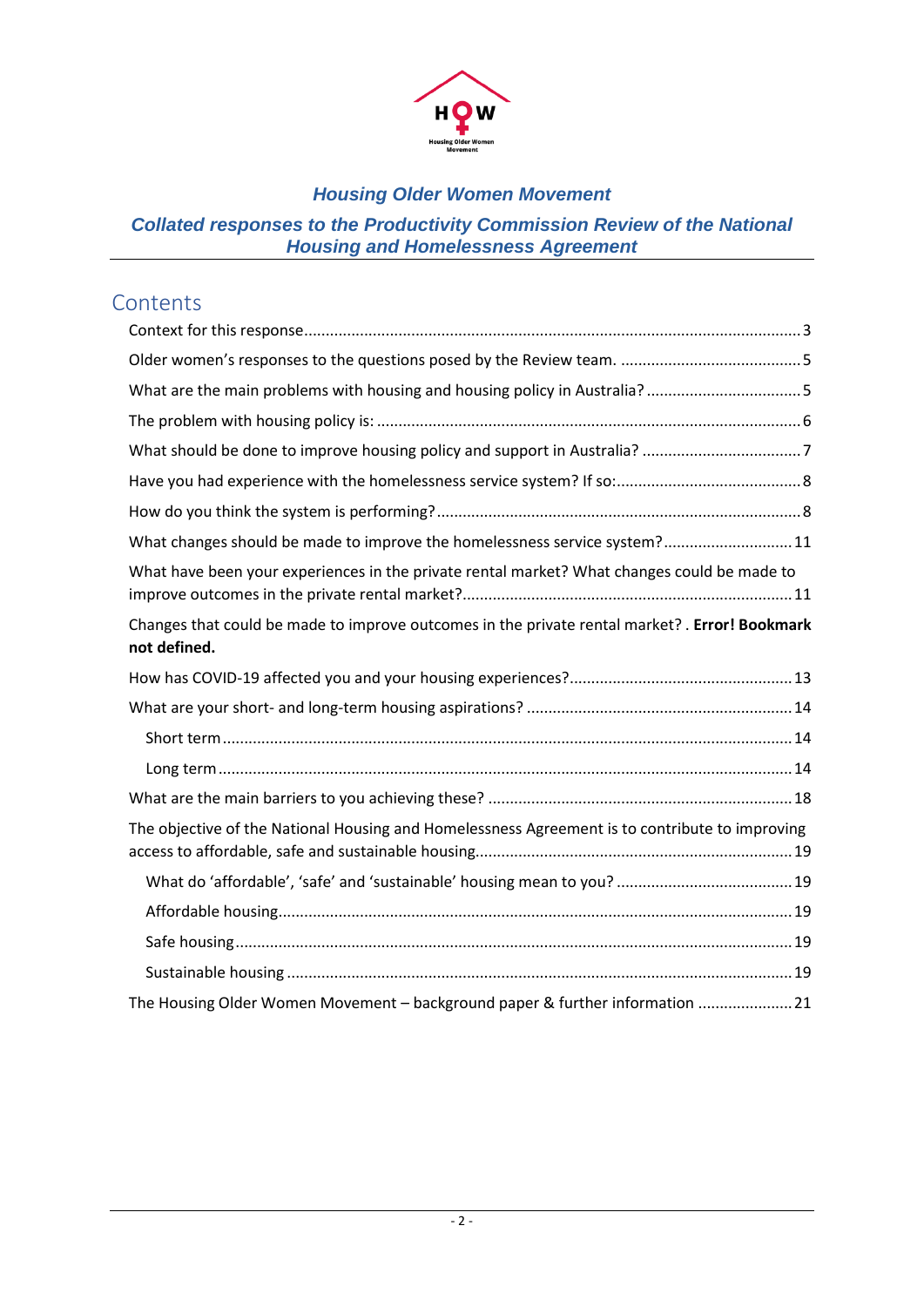

### *Collated responses to the Productivity Commission Review of the National Housing and Homelessness Agreement*

### <span id="page-2-0"></span>*Context for this response*

**Our Movement comprises** mostly women who have been married or partnered, raised families, worked and developed strong community ties through their contributions to their communities. Many are still actively engaged in their communities through their work or volunteering, or supporting their grown-up children and grandchildren, but increasingly have no home of their own from which to continue to be active citizens.

Through no fault of their own they reach middle age (45+) and are either single, divorced or are escaping DFV situations; with little or no savings or Superannuation; have most commonly worked in community services, retail, hospitality, or other lower paid sectors; have or are facing ageism in the workplace or may not have recent work experience; many have developed health conditions which limit their work and other capacities, but not to the extent that they qualify for Disability Support Pension.

Those who cannot work, or find suitable work are therefore, for the most part, dependent on the woefully inadequate Job Seeker payment, supplemented by the similarly inadequate Commonwealth Rent Assistance. In today's housing market these circumstances render these women unable to provide a safe, secure and affordable home for themselves.

**The Housing Older Women Movement is supported by** many people with an interest in bringing forward solutions to the housing needs of Older Women, including: architects and designers and small-scale developers; private sector businesses; NFP organisations; front-line and management staff members working in the housing and homelessness sector; service clubs and groups; researchers, and staff in State and Local Government departments.

**The impacts of COVID migration** on the housing market has had a marked increase in the numbers of Older Women seeking support from housing and homelessness services who are powerless to help them due to the total lack of supply of appropriate emergency, transitional, safe, secure, and affordable housing across Australia.

#### **This submission represents the collated responses of Older Women living the day-to-day reality of not being able to provide a safe, secure and affordable home for themselves including:**

- 1. **Older women who are homeless** often couch surfing, or actually sleeping in cars, tents, garages.
- 2. **Older women at risk of homelessness** those only one step away from group 1; they are mostly paying between 30-80% of their income (salary, or pension, or Job Seeker payment) on housing costs. Often in private rentals or share-houses, fearing uncapped rental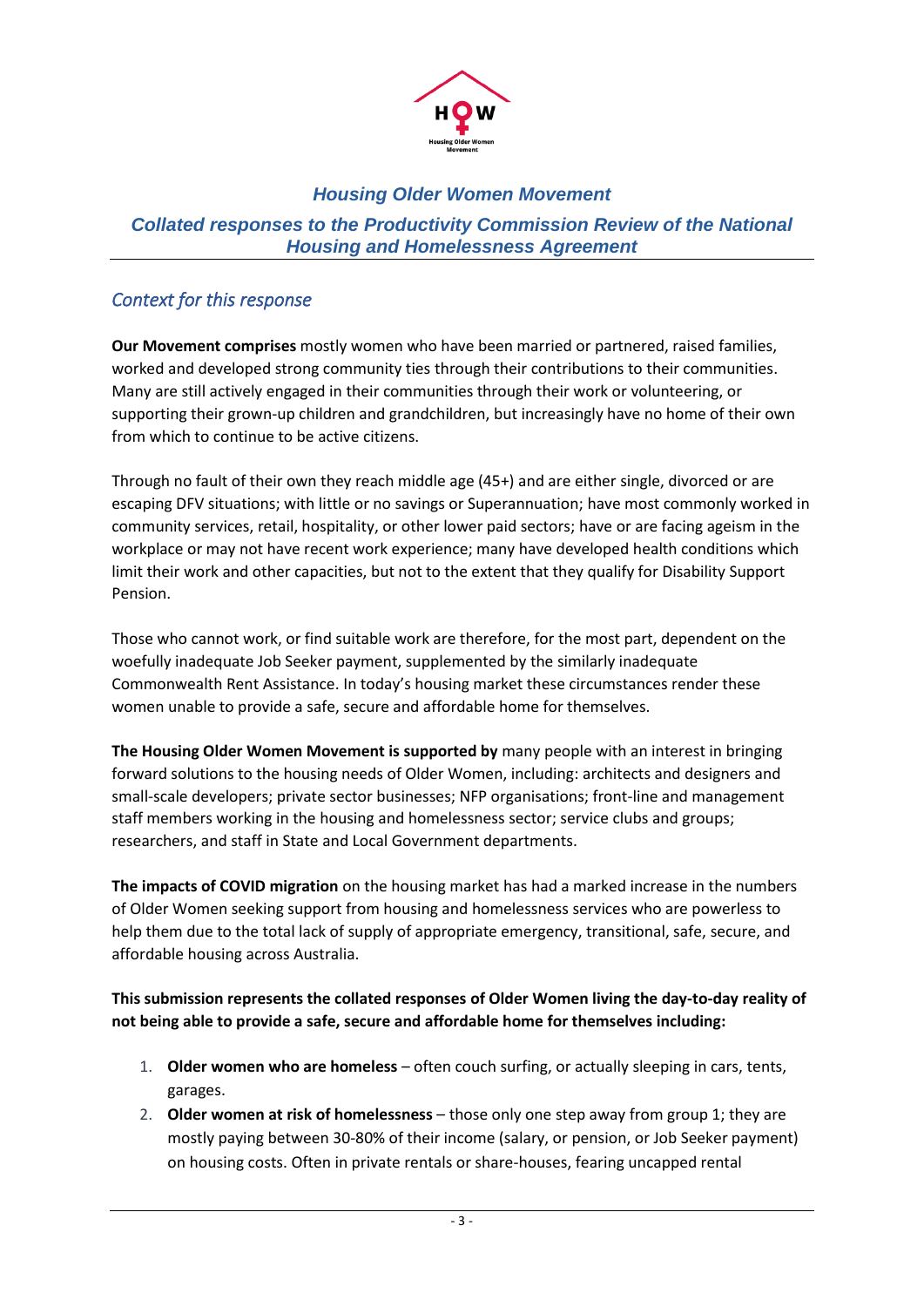

### *Collated responses to the Productivity Commission Review of the National Housing and Homelessness Agreement*

increases, particularly since COVID migration has impacted the market and increasingly rendering people homeless as they can no longer pay the increased rents.

- 3. **Older women in insecure housing** staying in insecure, informal arrangements i.e. at the mercy of the householder, with no tenancy rights, and frequently subject to inconsiderate behaviour and treatment from that person who has no comprehension of the trauma that many women have experienced.
- 4. **Older women in social and community housing** particularly those who are impacted by inappropriate behaviours of their neighbours, those where the properties have not been maintained to adequate standards and where Housing Departments do not respond to tenants' concerns, and where the required wrap-around supports are not provided.

Only a small proportion of our cohort are represented on State Housing registers (see responses to  $Q3$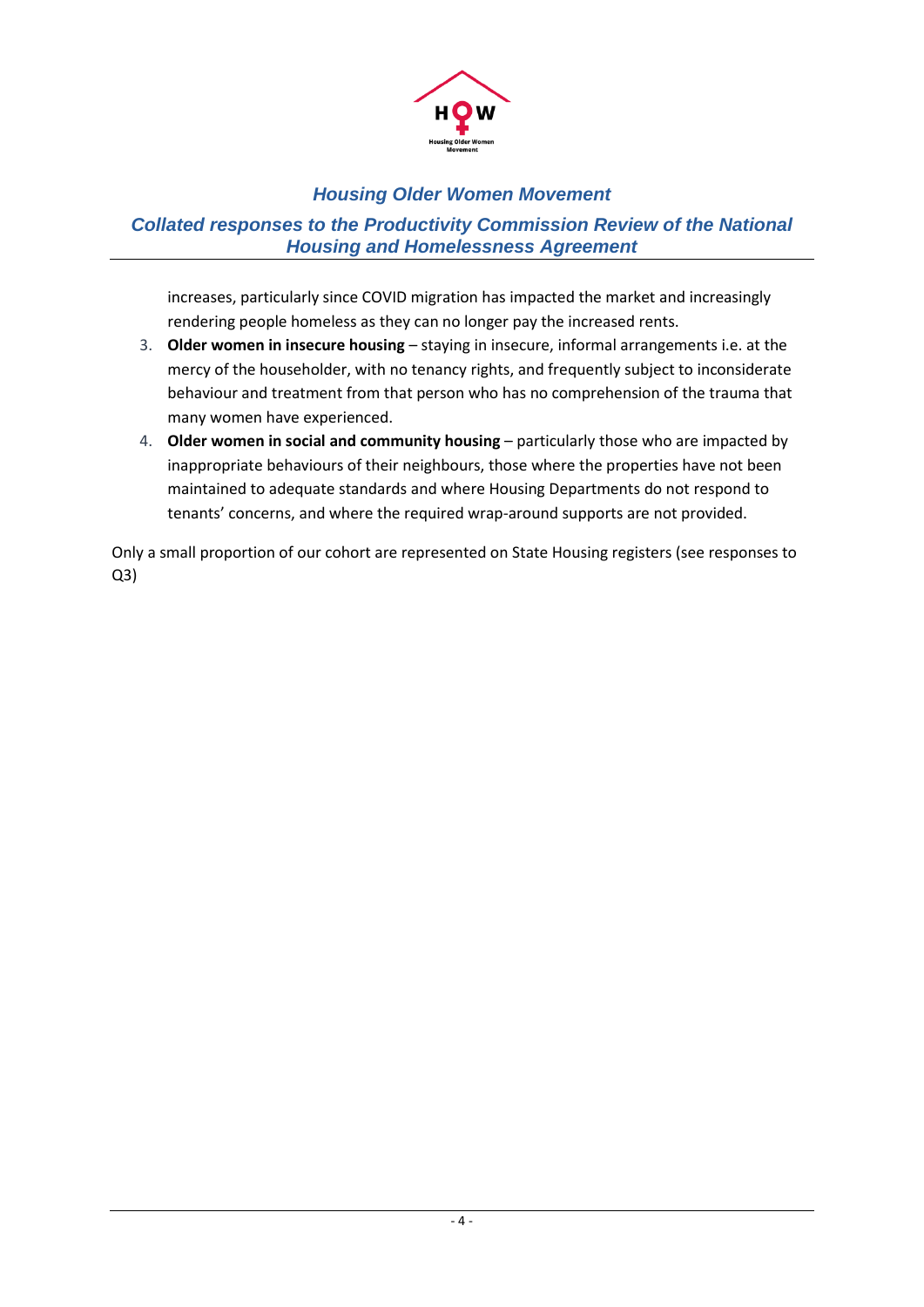

#### *Collated responses to the Productivity Commission Review of the National Housing and Homelessness Agreement*

<span id="page-4-0"></span>*Older women's responses to the questions posed by the Review team.*  Some of these responses came by email and others were posted on our Facebook Group.

# <span id="page-4-1"></span>*What are the main problems with housing and housing policy in Australia?*

- The underpinning driver of housing in Australia is not about the human right to housing for all, but about wealth creation. The underpinning statement of housing as a human right was first articulated by the Commonwealth Housing Commission in 1944 and with this commitment the CHC created thousands of homes across Australia for essential workers, lower to medium income families, persons with special needs and others. This was achieved in partnership with State and Local Governments
- Housing has become a wealth creation. The rich get richer and the poor get poorer.
- Housing has been commodified and is intrinsically linked with the economic base on which other policies have been set (e.g. pension rates were set on the premise of a couple, owning their own home at retirement and having a reasonable amount of Superannuation to supplement their pensions.
- Government policy over recent decades has failed to provide adequate supply and maintenance of social housing for those who need it. Public housing has been sold off, and remaining housing is not always maintained adequately (e.g. pest infestations not dealt with, repairs not undertaken, etc).
- The total reliance on market forces, which increasingly need government intervention to enable greater numbers of 'ordinary Australians' to enter the market (eg First-time buyers grants).
- Perpetualising the "Australian dream" of home ownership in an increasingly unaffordable market creates an increasing disparity between those who can afford a home of their own and those who do not. Other countries do not have this aspirational driver, and instead create policy and legislate to ensure all their population has good quality housing (where you are not treated as a 2nd or 3rd class citizen if you rent)
- Lack of a National Housing strategy to address the crisis
- Lack of social and other affordable rental housing
- Nothing much can be done if there is no supply of dwellings. We need about 1 million dwellings in Australia to make some difference. Without pressure and dwellings built as soon as possible, everything is just discussion.
- Insufficient Commonwealth Rent Assistance to keep pace with rising rents
- Inadequate income assessment for social housing eligibility (if no assets, but income too high, a person is not eligible)
- Not nearly enough social and other affordable housing options.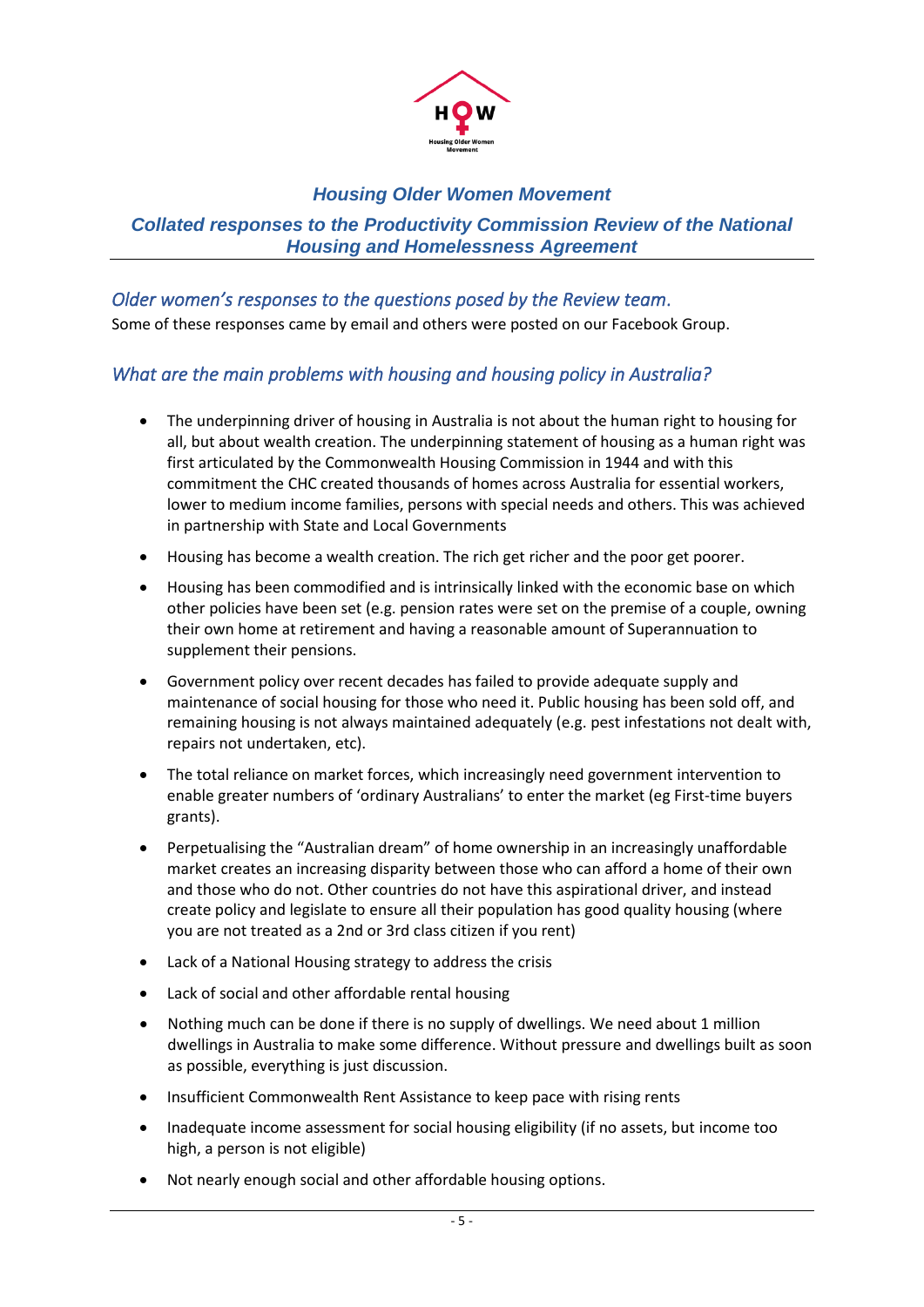

### *Collated responses to the Productivity Commission Review of the National Housing and Homelessness Agreement*

- Something needs to be done about the price gouging rents and more social/public housing needs to be built.
- if the new government does not build a huge amount of affordable dwellings, in a short period of time it will be very difficult to survive with all other costs just going up.

# <span id="page-5-0"></span>*The problem with housing policy is:*

- The policy settings leave more and more people on low to moderate incomes behind (anyone on Centrelink payments and in casual work, or lower paid industries), thus disempowering them from ever being able to not only buy, but also to rent. They also are forced to use the greatest proportion (sometimes 100%) of their incomes on housing costs leaving them vulnerable to the impacts of not being able to afford food, healthcare, and the basic necessities for active community participation
- Proposed policies and targets by both major parties in the election run-up do not address the needs of older people, nor will they address the scale of the current problem. We have a growing ageing population with Older Women impacted by housing scarcity and affordability more than any other cohort
- 1. People have no idea what it is really like for us... I approached all representatives in the elections and not one could promise that there would be housing... just that it was on their agenda! Not Good enough!!
	- 2. I looked into housing with candidates too. It was hopeless.
- Current market controls and regulation around land supply, planning, and who can provide affordable housing is too restrictive and prohibits other potential providers and partnerships from providing solutions e.g. non-government partnerships
- We know that many investor-owned properties lie empty why cannot investors be penalised if they buy up property that is then not made available to tenants?
- Property owners have immense power, whilst tenants rights are almost non-existent in terms of securing long-term housing. Other countries do not have the same skewed legislation; rather tenants are not regarded by society as "second or third class citizens" and legislation gives tenants rights to long-term leases, rent increase caps, and proper levels of maintenance of the properties.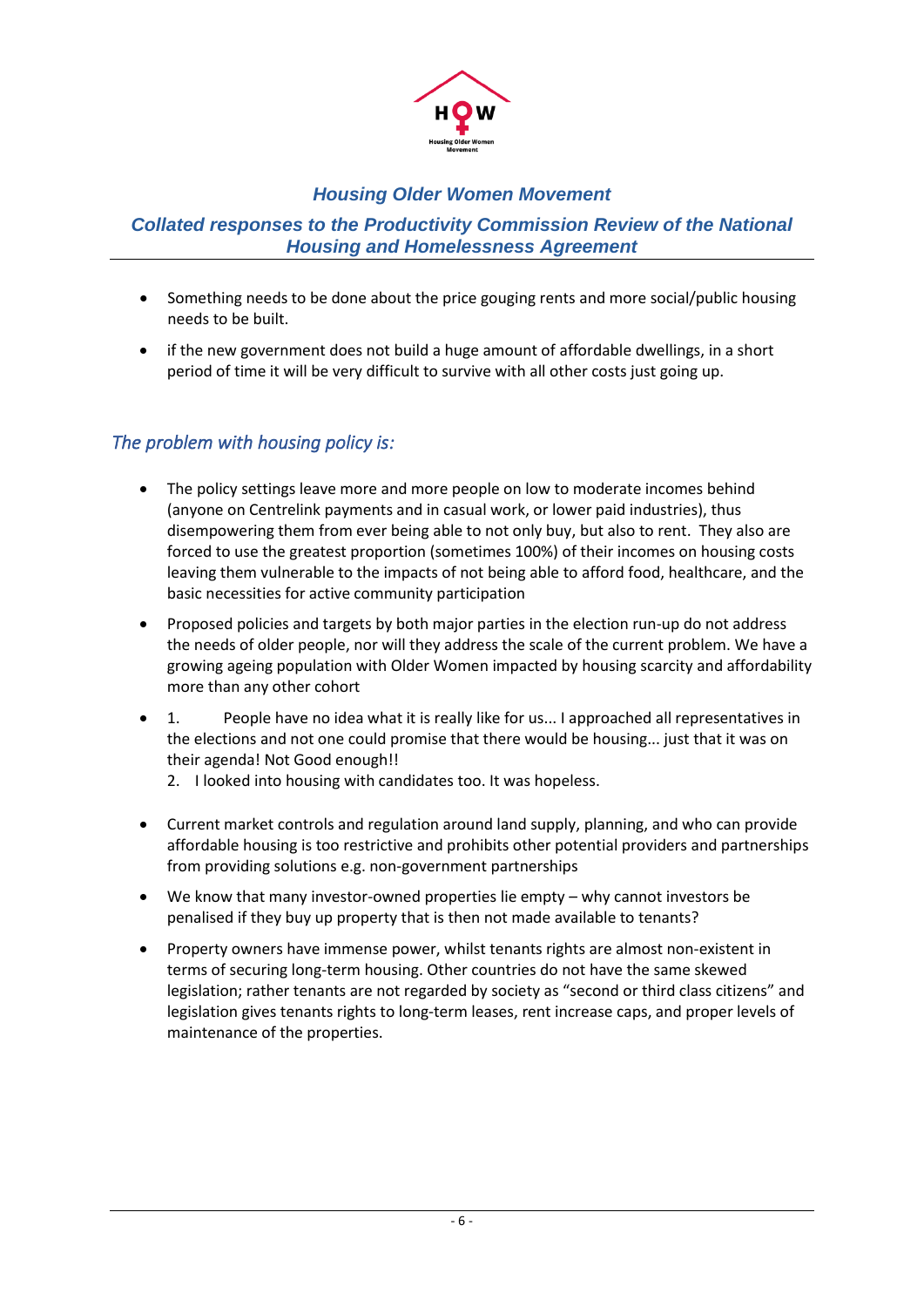

### *Collated responses to the Productivity Commission Review of the National Housing and Homelessness Agreement*

# <span id="page-6-0"></span>*What should be done to improve housing policy and support in Australia?*

- New policy in the form of a National Housing Strategy must be developed from an accurate understanding and knowledge of the people it is designed to help: Who they are, where they are and where they need to live; what are their specific needs in terms of home and wrap around supports; what can they afford/ contribute e.g. a by Name register, such as is used by the *Advance to Zero* programs as promoted by the Australian Alliance to End Homelessness
- A National Housing Strategy with targets, monitoring mechanisms, and strategies designed and aligned to Federal, State & Local Governments and inclusive of the NFP and private housing and homelessness sectors, and inclusive of the voices of persons with lived experience of housing insecurity.
- Attitudinal change from housing as a product/investment to a human need and right!
- More consultation with those impacted by the Housing crisis- codesign with older people and those with disabilities
- Raise the rate of CRA
- Cap on rents
- Information and support services for older people
- Minimum standards for accommodation and its maintenance need to be lifted and enforced i.e. a shift of power from owners to tenants
- Mandate a minimum lease to 12 months
- Put people in need of housing first not last.
- Listen to the people in need.
- those impacted by homelessness are seen firstly as human beings, with value in their communities, and therefore create the environment where they are embraced and supported by those communities, who can then create relevant housing solutions to meet those needs
- Enable each LGA to know (by name) everyone in need of a housing solution and their specific needs, so that a local response can be developed. Especially relevant in regional areas
- Enable, encourage and promote cross-sector-government partnerships (NFP developers, philanthropic and social impact investment, LGA or other Govt land contribution, CHP or self-management structure), to encourage the creation of local solutions within communities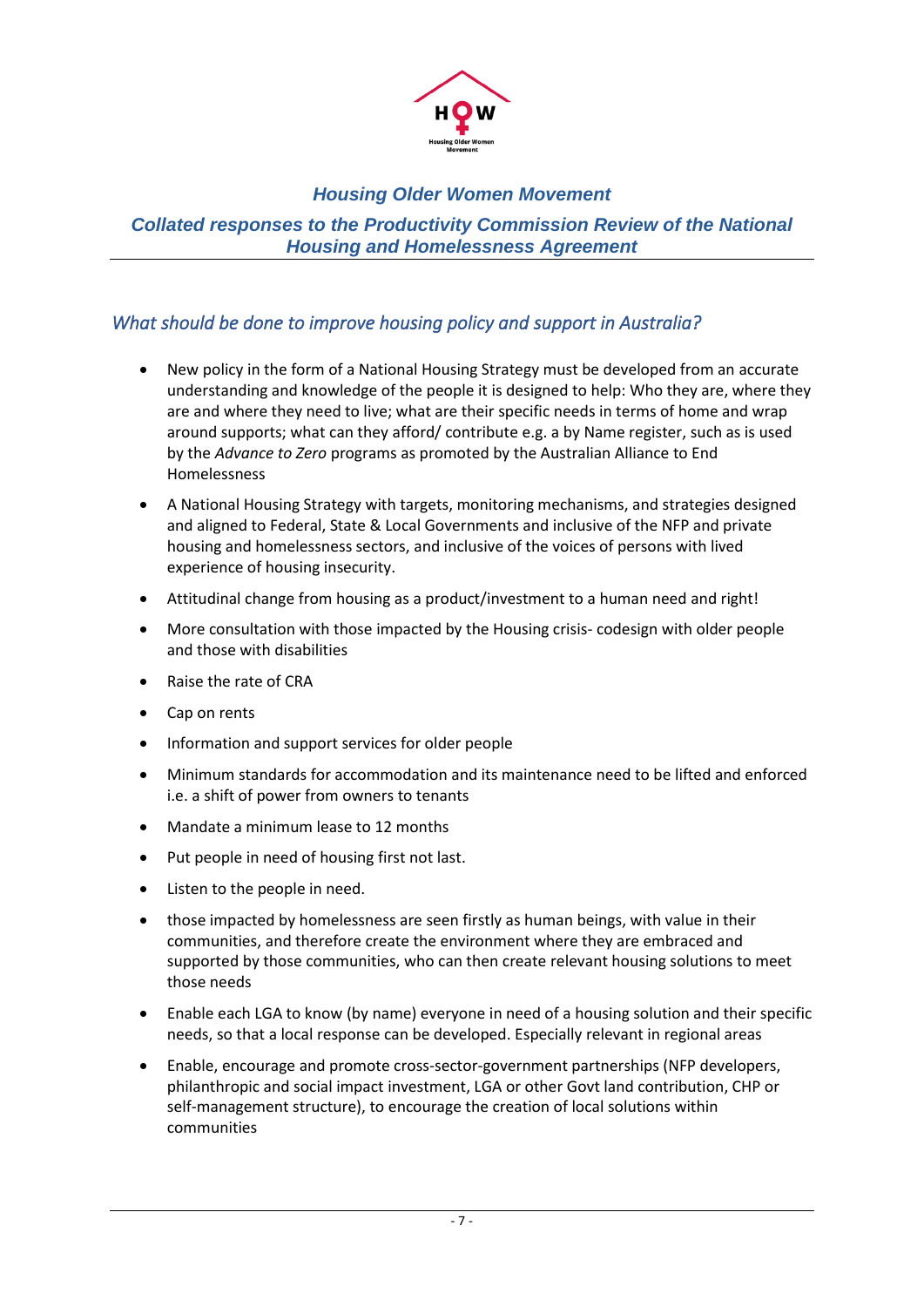<span id="page-7-1"></span>

*Collated responses to the Productivity Commission Review of the National Housing and Homelessness Agreement*

# <span id="page-7-0"></span>*Have you had experience with the homelessness service system? If so, how do you think the system is performing?*

- The H & H system is performing at the "bottom of the cliff" as best it can with finding temporary or short-term housing and support solutions for some [only a small proportion of those in need]. The housing and homelessness sector is always in crises modus operandum. This means that workers. the service users. and the broader systems that connect with it are always in this state. This will continue until there is a real long-term resolution i.e. sufficient access to long term affordable, appropriate, amenable homes with appropriate support.
- The broader housing supply system is also in crisis.
- Very badly. More and more people are homeless since Covid started
- I have applied at our local social housing department to enquire about putting my name on a wait list. Both times I was told that because I was not yet homeless, I am still struggling to pay private rent, **I could not be put on a list.** The second time I was also told by the lady there that I would not 'like living in one of their places anyway' I did ask what she meant by that, but by then she had realized that she should not have said that. They will not put my name on the list, they say they can't do that. Unfortunately you can't argue with them I would appreciate not being judged by my appearance.
- **The responses I've received have been negative** i.e. there is no housing or else the staff are so stretched and undersourced so don't expect they will be able to provide you with much time and effort as they are dealing with multiple homeless people who get priority.
- In Qld I have been assisted with supported accommodation, but was told it is temporary, up to 9 months only as they have other people on the list. I have also tried later other organisations but was told I must be homeless first to ask for assistance. It seems **prevention is not a priority.** Yet if at an older age, a woman, finds herself on the street it is already too late. Prevention of homelessness must be a priority and imperative.
- **The rules, regulations and variety of subsidised options are out of date with reality.** Rent subsidy options are waaay out of date with current affordability, safe, child and pet friendly and continuation of current life/ work options also very lacking.
- When I was homeless I approached the local housing authority (Housing Commission in my state). I also had major health issues and was about to have a major surgery. **I was told that because I was a single woman with no children I would "have zero chance" of getting housing with them.** My illness progressed and turned into cancer shortly after and it was only that factor that meant they did end up housing me within a few months. I have to say the thing that angers me is that drug addicts and men released from prison get priority in Housing Commission over older single women who are homeless and extremely vulnerable often with health issues, and sometimes having to sleep in cars etc.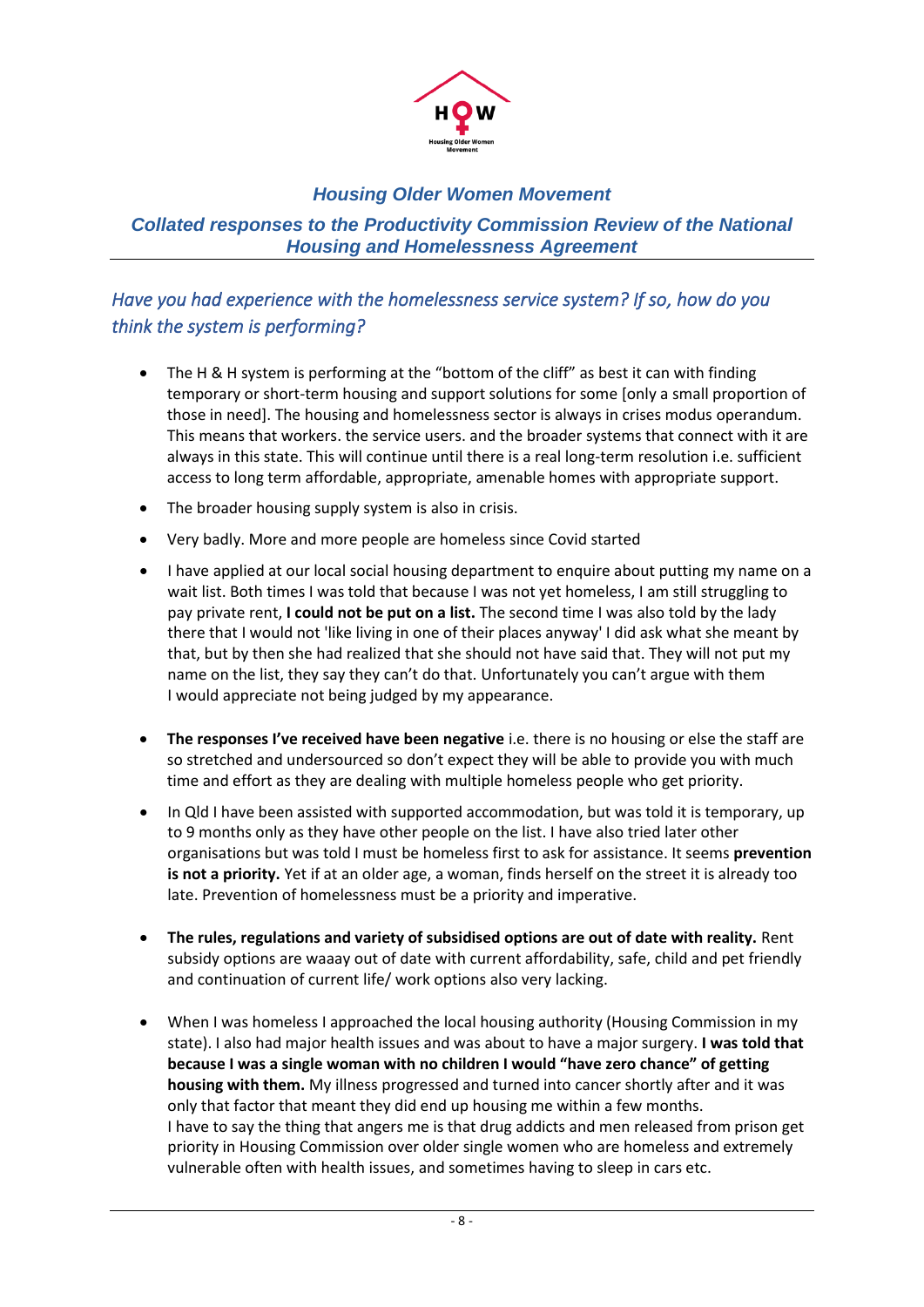

*Collated responses to the Productivity Commission Review of the National Housing and Homelessness Agreement*

- Over a year ago I applied to local government housing commission, **staff were polite but discouraging.** During the year I have been contacted on three occasions to be told I need to hand in more information. The first is a medical certificate, at the first meeting I told them I do not have a medical certificate, at the time this was accepted, months later this was the reason my application was on apparently on hold, news to me. I gave them a medical certificate, within a week they wanted a letter from my landlord, I reminded them that this was discussed and verified on their second call, so where did it go? They could not answer me as to where it went from their computer, applicants cannot upload information, this is the responsibility of staff and must be done from their nice new office. **There is no service to improve, the system is to dissuade and discourage applicants, lose required paperwork and squander the applicants time and efforts so they just give up,** while they hide out the back of the brand new office, that is always empty.
- They need to **stop treating us like we are simpletons and stop ripping us off with false promises**
- The wait is years. They are happy for u too consider a place in very low income suburbs just adding that to your suburbs request. when u have some hope of living in areas u know, where u have doctors, friends, a life are happy told them. **i was in my car all they could do was give me ph no of places that also suggested getting rid of my 2 small dogs** and share houses. **Hopeless. I chose to keep my pets sleep in my car near the ocean my only happiness for now**
- Even if you get a **Housing Commission place in a bad area, as an older woman it can be horrendous.** You are often placed next to people, men primarily with severe drug issues, violent behaviours, criminals and people with severe mental health issues. I was homeless and was given a Housing Commission unit in Brisbane. I had to leave after 18 months as it was hell on earth. I think they need to be more careful about where they place older women and women in general, and also build more housing that is just for women. Just because we fall on hard times doesn't mean we have no morals or standards I am a 50 something lady just had Ill health and a husband that died. I raised 3 children on my own it's a hard thought of my future here maybe time to move..
- Our housing **dhs (Gladstone Qld) is no longer taking any applications, so you don't even get on a waiting list anymore**
- I was homeless. All my stuff in my car. In about 2013 **I applied for emergency housing but got rejected** because they said there was affordable housing available. My first application for emergency housing was lost by NSW housing. When I enquired as to its status, they said they didn't have my application (and all the supporting documents I'd gathered). Told me the computers were at fault.

I resubmitted only to be told by them (NSW housing) to show me where this so-called affordable housing was. They failed to respond.

**I went to a local councillor and asked them to get NSW housing to answer my question.**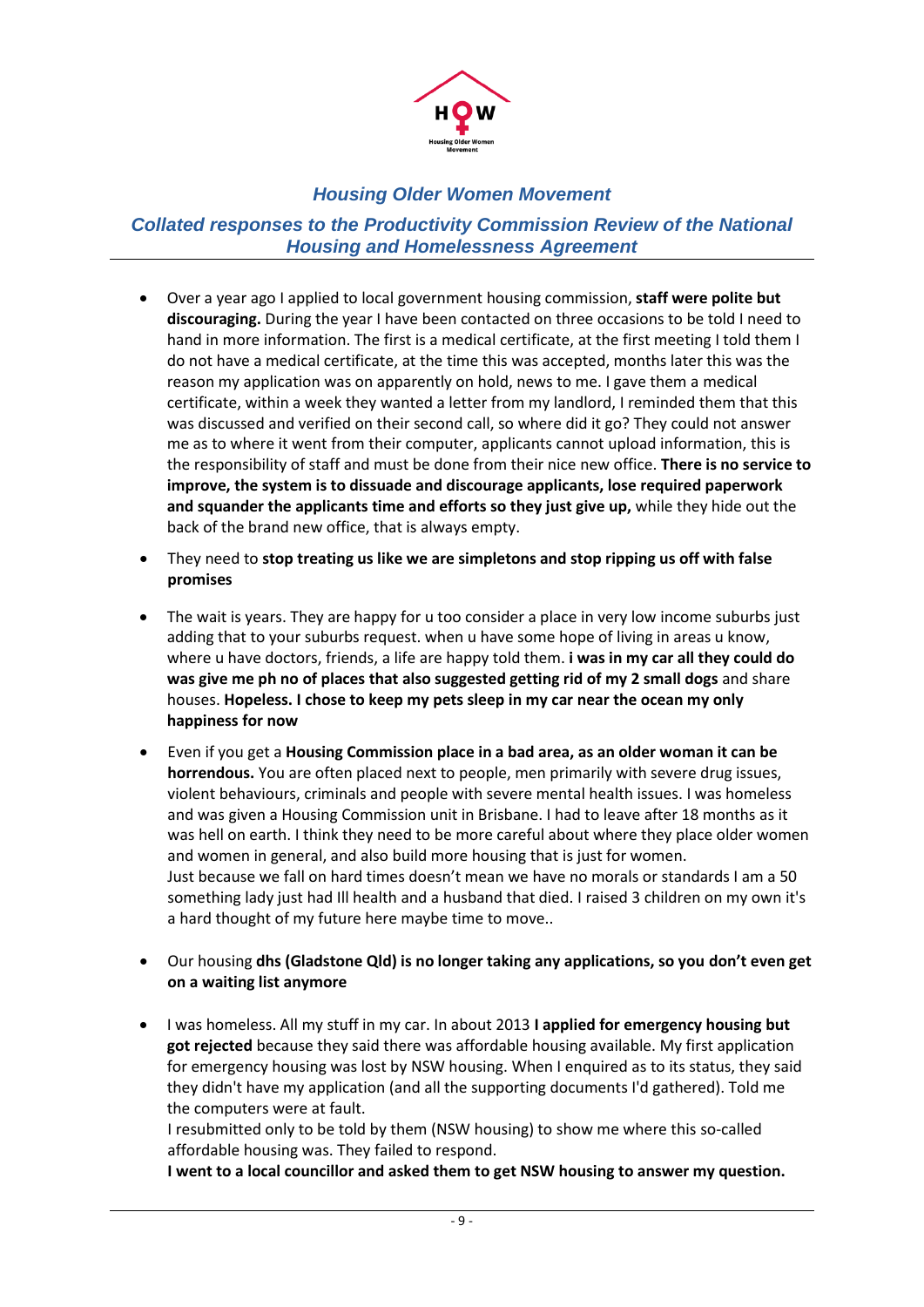

### *Collated responses to the Productivity Commission Review of the National Housing and Homelessness Agreement*

My request was recorded and I was told they'd look into it. I waited a few weeks, and as I hadn't received a reply, requested they ask again. **I never heard back. I gave up on this avenue.**

**I enquired at a local housing provider and was given a copy of a chart that showed waiting times for social housing. My areas had a twenty year wait** and they only had funding for indigenous people. Imo I'm indigenous, I was born here, but that's another subject! Also, this is important, **the NSW/QLD cross-border nightmare regarding social housing is ridiculous.** You can only list yourself on one side of the border, which severely limits your options for affordable housing as coastal areas are too expensive for many.

- When I was facing being homeless**... I had no luck anywhere.** I am in Tweed Heads. **There was no emergency housing available. Also nothing available through government housing**. I was 5 days off sleeping in my car**. I also had to sell my life belongings apart from a suitcase of clothes**. Thank god my angels were looking after me and a friend happened to have a room available as her son had moved out. Mind you.. June 30 last year.. winter time and bloody cold!!! Thank god for my angels and especially the ones on earth!!!
- I have had **experience in several states as I have had to move around a lot due to a lack of safe, affordable housing.** One other experience I had was with NSW Housing Commission. **They would not even put me on the list, even though I had been in Domestic Violence.** They insisted I go on the 'Start Safely' program which is a program that subsidies rent for a few years. However I was on Jobseeker and there were no properties I could even afford to rent and no landlord would rent to someone on Jobseeker anyway. There would be 30 plus people turning up to inspections for the units to rent as well. So the whole program was completely hopeless to me. It was frustrating as I needed to be on the Housing Commission list instead. **I do believe they fob women off onto this program to make their waiting lists on Housing Commission seem smaller.** Also it does nothing to address the longer term issues. In a few years unless you had secured some high paying job, you would be right back where you started.
- Have heard lots of mixed responses about Housing and Homeslessness services including the Department.
- Most Housing Service Centres don't have qualified people. I know Fortitude Valley (Brisbane) HSC have HART4000 attend on Fridays.
- I'm in NSW. I have a roof over my head at the moment but have less than six months before it's taken away thanks to the corrupt legal system. **I don't even know who to contact regarding housing.** As it's because of ongoing domestic violence I thought one of those organisations but they've been useless (not just recently but for over six years). It's been two weeks since I was forced into giving my abusive ex-husband everything he wanted, I'm still in shock.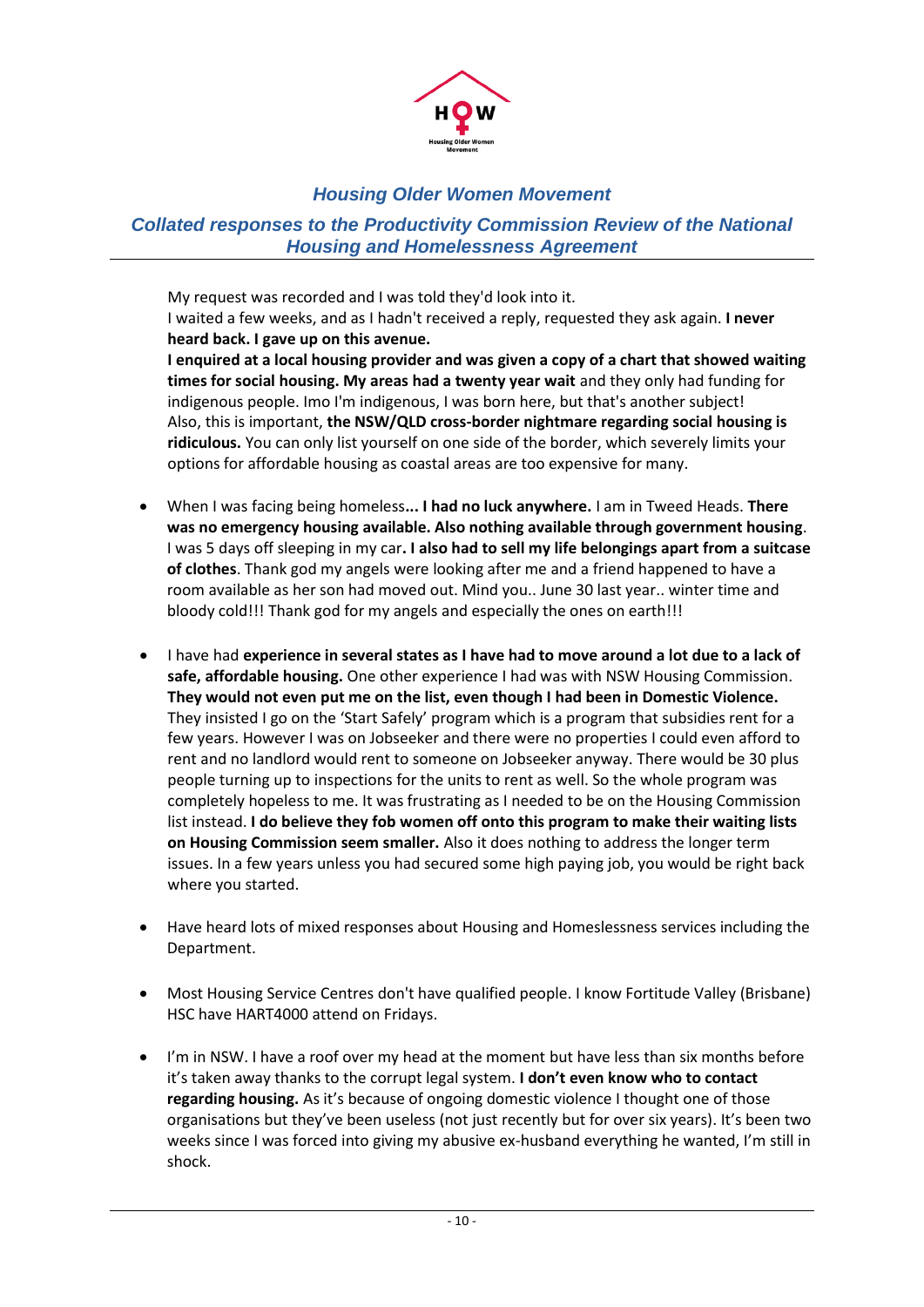

#### *Collated responses to the Productivity Commission Review of the National Housing and Homelessness Agreement*

### <span id="page-10-0"></span>*What changes should be made to improve the homelessness service system?*

- The development of a National Housing Strategy that will bring together all level government and relevant private and public and not for profits sectors. It also needs to include a structure and mechanism to include the voices of persons with lived experience who can also offer solutions and insights.
- A complete overhaul. A SYSTEM IS ONLY AS STRONG AS ITS WEAKEST LINK AND WE HAVE A VERY WEAK LINK WITH HOMELESSNESS.
- A one stop housing hub is needed with all resources and social workers under one roof.
- 1.More dwellings exclusively for this vulnerable category of women. 2. Professional assessment of the individual situation so the person can be assisted with suitable dwelling and the environment. 3. Waiting no longer than 6 months after application, as prevention must be imperative.
- The only meaningful way to resolve the housing crisis, as we cannot improve something that does not exist, is to make enormous pressure on the government to build affordable housing. Action on achieving that target must be imperative. If there are not enough dwellings we can just have endless discussions without solutions.
- The reciprocal arrangements for the [QLD/NSW] border need updating when you live in the Gold Coast or Tweed, it's the same "city". I am in Tweed, and all my family in Qld. I needed a border zone for my needs.
- HSCs need to be staffed by qualified, trained people who understand the trauma that many older women have gone/ are going through and the service responses need to be able to respond appropriately, walking alongside, and **NOT doing anything to re-traumatise or prolong the distress of the clients.**

### <span id="page-10-1"></span>*What have been your experiences in the private rental market?*

#### *Experience of the private rental market:*

- most frequently only offered short term leases 6mth-12mth
- need to move on average every 2-3yrs due to landlord requirements this is expensive in terms of time and money and very disruptive to important neighbourhood and community connections such as a local GP medical service provider.
- significant rent increases expected with each new lease with no commitment to maintenance or upgrade of amenities – rent is just based on assessment of the market.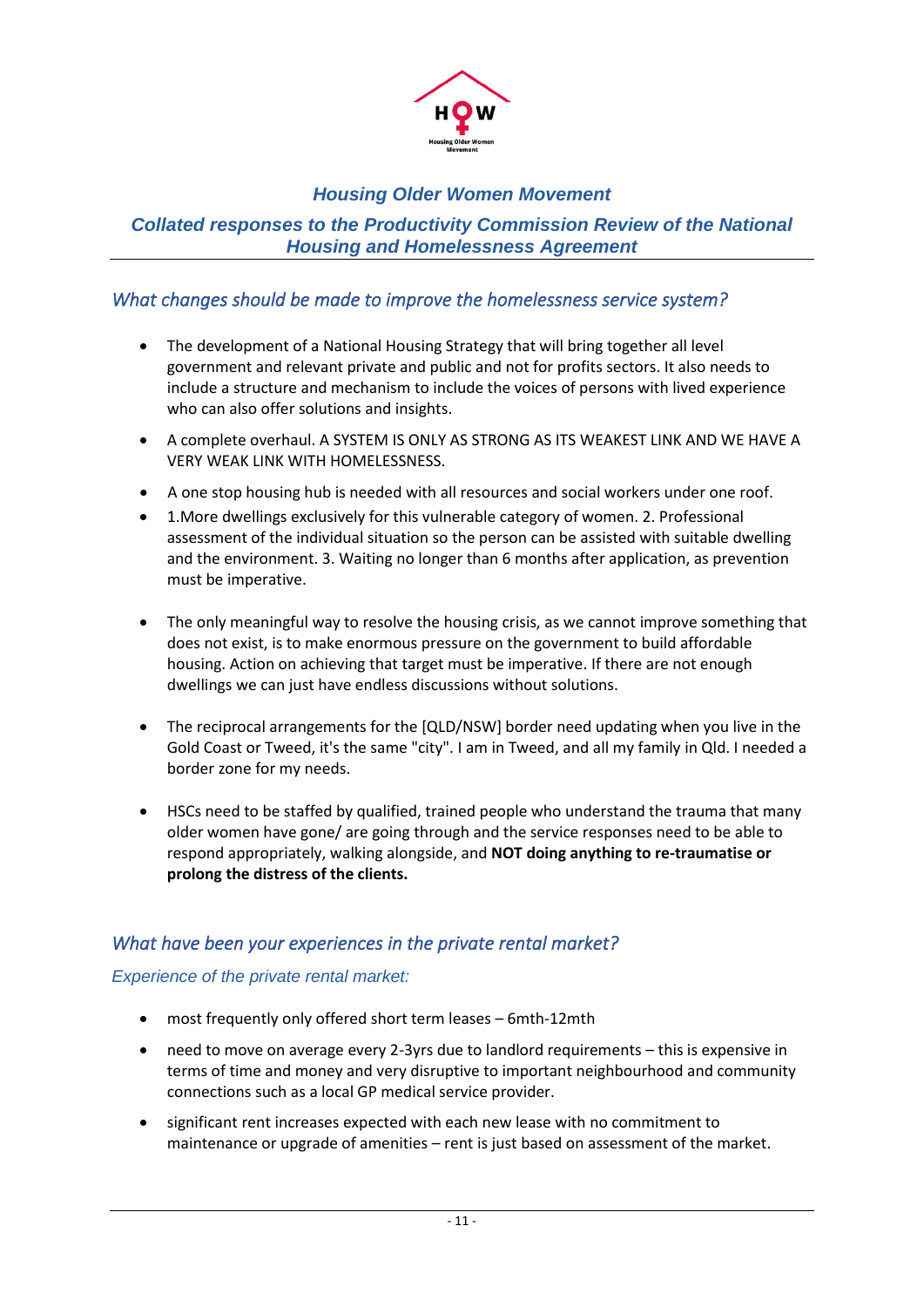

#### *Collated responses to the Productivity Commission Review of the National Housing and Homelessness Agreement*

- poor or no commitment to regular maintenance, only emergency related ie if the property is at risk.
- no interest in the tenants or support for the tenants to make the property a home. The property is what is valued, as it is the wealth producer.
- I am 73 and still working to pay the rent and expenses. I have moved 6 times in the past 7 years.
- Two years ago I sustained a head injury from a fall and my life has been irrevocably altered. I can no longer work, I will never finish my PhD, and I am now reliant on a disability support pension. Although I have a substantial NDIS package, they are unable to assist with housing, which is my greatest source of stress and fear. You see I am living in a private rental which costs 80% of my pension, and my utilities take up the other 20%. My lease is up in August, and my landlord will be raising the rent again, second time in a year. I will not be able to renew my lease. My son has been providing me money for other bills and food, however, he works for himself, is in very small rental accommodation, and has a young family with two small children under the age of 5, with a partner who is unable to work. His support is also not sustainable - and I very much fear that in August I will become homeless. Some months after I fell, a support worker took me to the Housing Hub and I was put on the list for housing, but also told the waiting list was many years long. Although I have a sizeable NDIS package, I have been told none of it can be used to support housing, which is the biggest stressor for me, and a great detriment for my mental health.

### *What changes could be made to improve outcomes in the private rental market?*

- We need a wide range of new housing models and types with varying tenures including home ownership via shared equity arrangements. We must move beyond sole homeowners occupied ownership at one end of the spectrum to multi-level, high-density social housing at the other. Often termed the missing middle in housing, this same term can also be applied to a significant proportion of the estimated 405,000 women who are already experiencing housing related stress - the missing middle of women – who have some savings/ superannuation which locks them out of social housing. Yet, these same women are not able to rent in the private market or purchase a single dwelling on their own. This leaves this significant cohort in extreme housing related stress paying much more than they can afford and having to compromise on other essentials such as food, utilities medical support and more. They will inevitably move into poverty as they age having used up their precious savings / super which provided a modest income stream allowing them to keep their heads just above water.
- that landlords view the property as a home for its tenants and that the home be subject to regular maintenance and upgrade schedules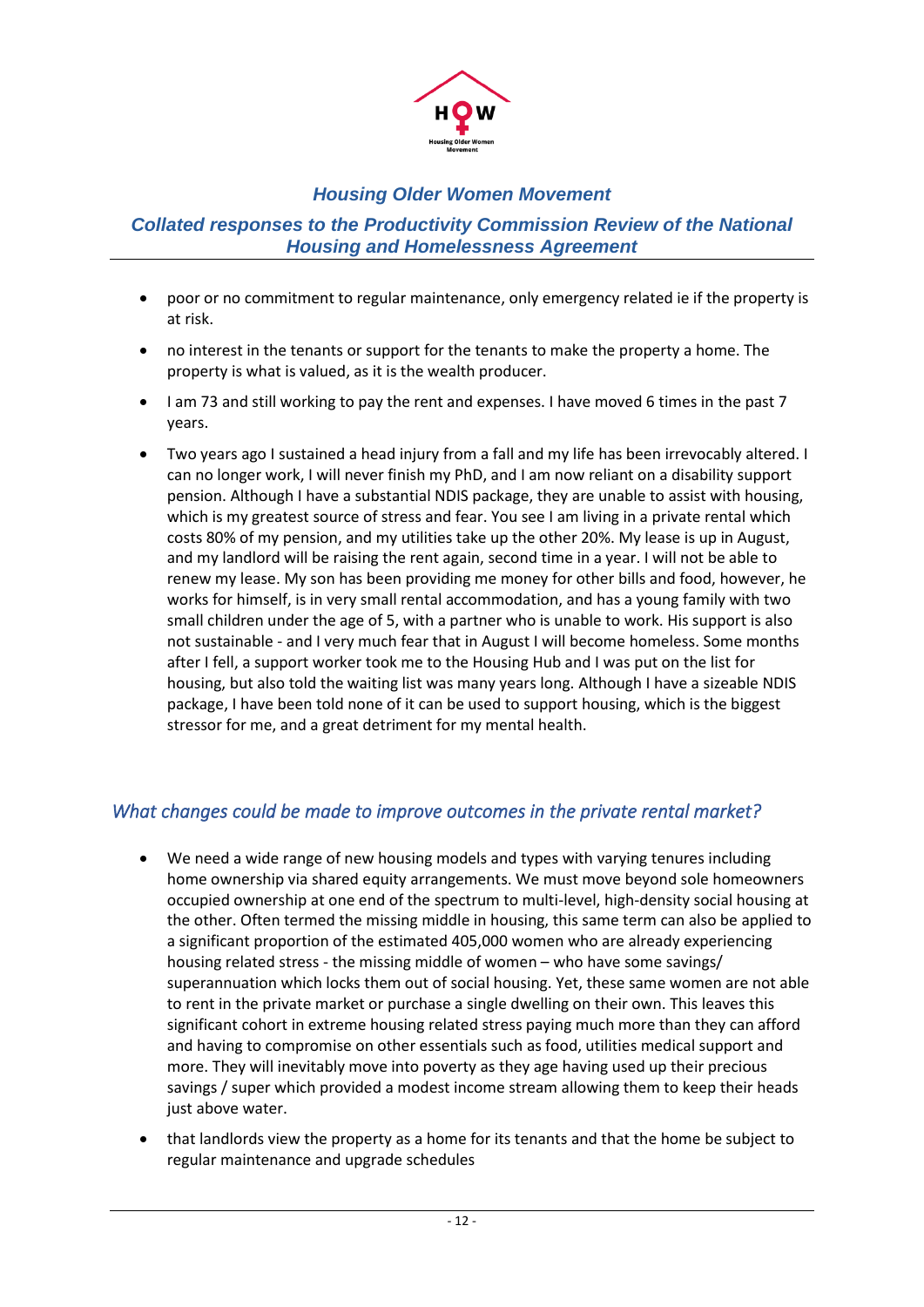

#### *Collated responses to the Productivity Commission Review of the National Housing and Homelessness Agreement*

- long term leases offered of five years or more with exit clauses for both parties to consider as part of the contract.
- rental increases need to be aligned with improvements to the amenity of the property as discussed with the tenants. There needs to be accountability in relation to this agreement.
- More models of rental properties that offer ageing in place and rental options such as cohousing with shared amenities such as gardens, outside eating and socialising areas, these could extend to laundry and other amenities.
- Shift the balance of power away from owners, to be more equal with tenants
- Increase renters rights, e.g. to make minor modifications, redecorate etc.
- Caps on Rent increases
- Legislate that owners must maintain and update their properties in a timely manner.
- Increase length of rental terms to provide security of tenure for tenants who fulfill their obligations.
- Develop a National Housing Strategy to coordinate all levels of government and relevant private and not for profit sectors to address this urgent problem.

### <span id="page-12-0"></span>*How has COVID-19 affected you and your housing experiences?*

- One HOW Movement participants, who was otherwise homeless, was allocated a hotel room under the QLD Govt responses to COVID, and ended up there for 18 months. The only cooking facility was a small microwave and an electric frypan on the balcony. Just before Christmas 2021 was told she had to leave within a week, as the hotel was opening up to interstate visitors once the borders reopened. This woman in her 60s was exited into homelessness with no support, and remains homeless 5 months later.
- Unable to work 2 years ago I had to give up the unit I was renting and move in under the house of my family. Then I went back into the market last year but was unable to work when Covid restrictions came in again. Now I live in a bed sit under a friend's house temporarily. I have put my name down for public housing but there is a huge waiting list. I have enough money to buy a caravan so considering that if I have no other options.
- I was living in an NRAS tower block, with 100 residents most of whom were in their 70s and 80s, when COVID hit. There was a high degree of anxiety about hygiene, particularly in shared areas including the one and only lift, and not everyone complied with the social distancing guidelines which heightened others' concerns. This led to many people shielding within their studios/ apartments for a very long time and becoming more isolated than would have been necessary in a less-dense housing situation.
- I had to move during COVID (early 2021) and was shocked to see the huge numbers of people at open homes for private rentals, many of whom were from interstate and were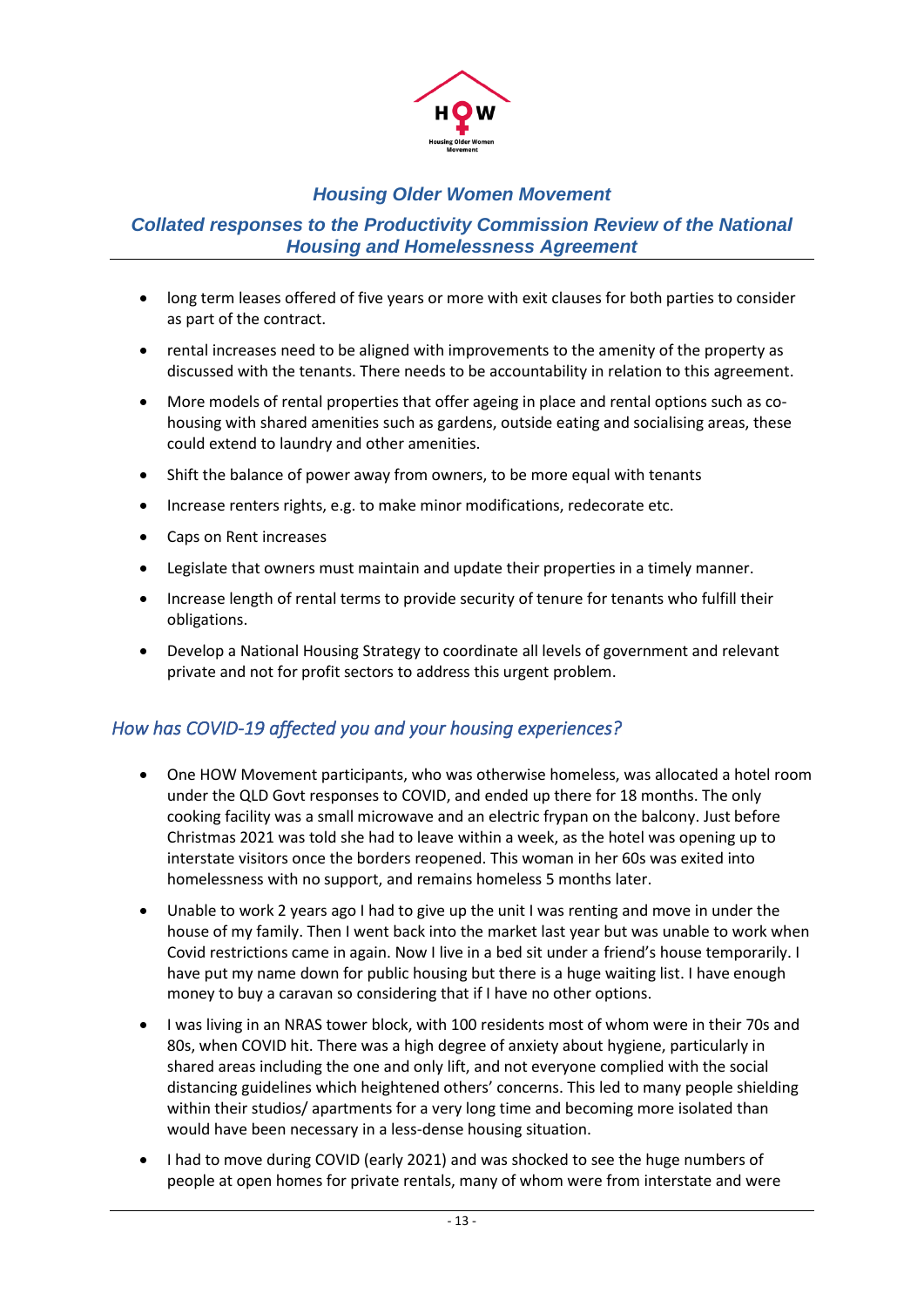

#### *Collated responses to the Productivity Commission Review of the National Housing and Homelessness Agreement*

openly offering agents more than the indicated rent to secure the home. To them, Brisbane rents were 'cheap' whilst to me they had already become too expensive.

• ALL rentals have become unaffordable to anyone not on a substantial income, and with secure work. Older Women stand no-chance, and there are hardly any properties available anyway.

### <span id="page-13-0"></span>*What are your short- and long-term housing aspirations?*

#### <span id="page-13-1"></span>Short term

- stay living in the current arrangement where I rent space downstairs of a house.
- To maintain my current private rental until a more viable and affordable option is available (where I can invest some of my money and have control over my home)
- live here in bed sit under friend's house.

### <span id="page-13-2"></span>Long term - Face Book responses to housing aspirations

*Grouped by topics*

#### **Accessibility**

- $\triangleright$  More rentals set up with accessibility options for people in wheelchairs Brisbane area.
- $\geq 1$  am 63, currently on jobseeker, and paying \$320/per week rent. I still live with my son university student who is about to start his life independently. If it was not for his help I would certainly suffer as I am also diagnosed with systemic Osteo Arthritis. I would need at least a studio with a small kitchen and a small balcony in a quiet, green neighborhood. I would like to have a small dog or a cat and not many stairs, as often my mobility is restricted.
- $\triangleright$  We also need to consider those of us over 50 who are carers for our adult disabled children
- $\triangleright$  I need ground-floor access as I struggle with stairs and did not like living in a high-rise with lift access (Terrible for older people when lift is broken or closed for maintenance – also a problem in event of fire or other evacuation, either real of practice!)

#### **Affordability**

- $\triangleright$  no more than 25% of my (pension) income.
- $\triangleright$  I would like to rent a small dwelling, long term, for 25% of the age pension. (Or 25 % of an occupant's income, for low income residents.)
- ➢ \$200 to \$250 a week absolute maximum. That would be still too much for many but I think it's reasonable in today's society.
- $\triangleright$  Long term affordable housing close or on waterfront.
- ➢ Long term affordable housing close to already established employment.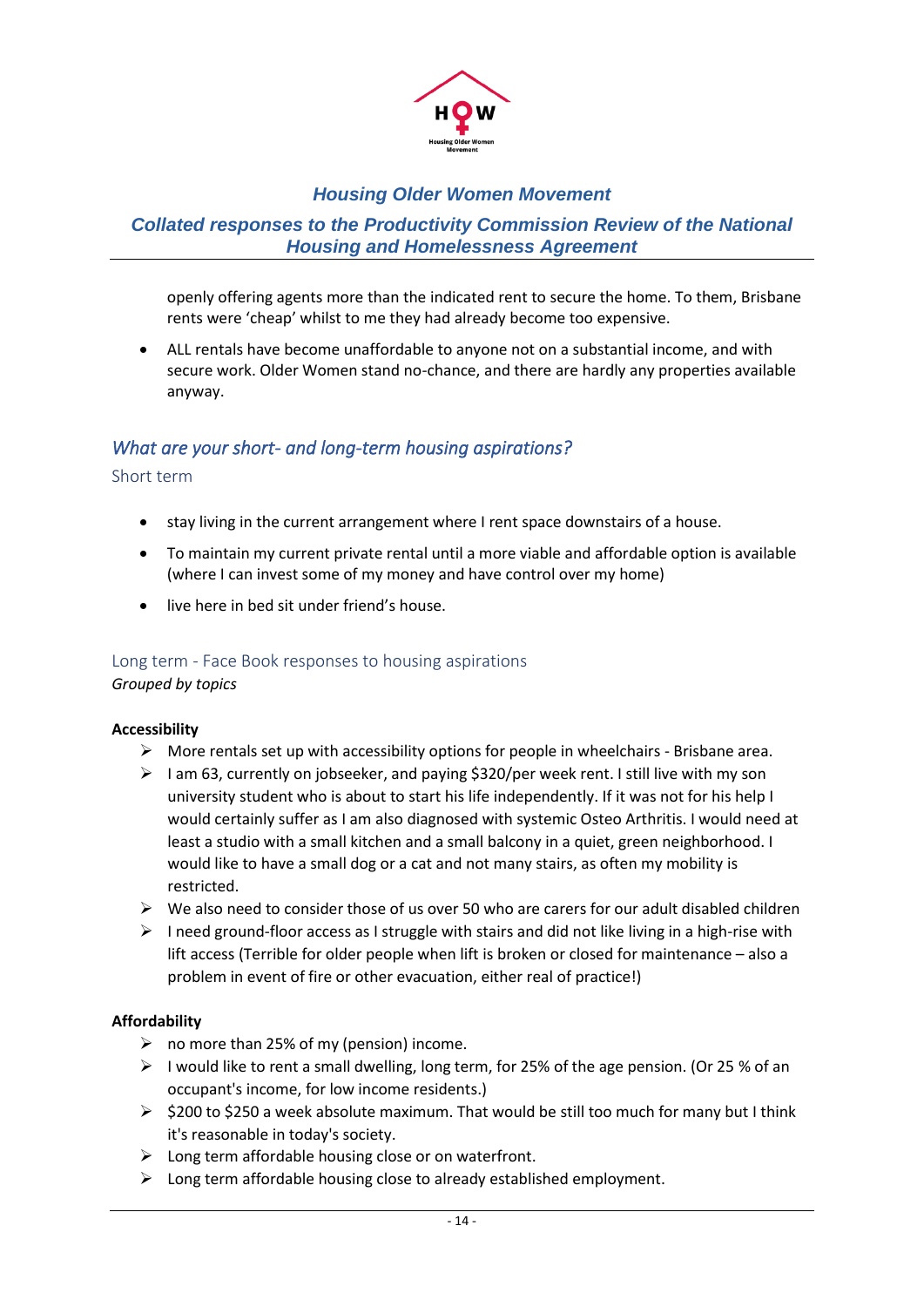

### *Collated responses to the Productivity Commission Review of the National Housing and Homelessness Agreement*

- ➢ Somewhere affordable to live independently with all I've earned and learned over the last 50 years rather than a single room, answering to 20 or 30 year olds. My dignity.
- $\triangleright$  Affordable housing in a low-crime, safe, quiet area. Rent costing no more than 25% of my (pension) income. Somewhere I'm allowed to have my little (Chihuahua) best friend.
- $\triangleright$  Affordable housing for low income for women over 50
- ➢ Affordable housing that allows me to have a family member/friend stay over.
- $\triangleright$  Long term and affordable accommodation pet friendly on sunshine coast. With every day more people become homeless. It's definitely a stress and never far from my mind.
- ➢ Affordable housing somewhere in South East Qld. My own place not a multi share house or room, but a decent sized unit/duplex/villa that I can stay in until I die without fear of being evicted or facing exorbitant rent rises.
- $\triangleright$  Affordable independent living instead of having to compete with younger tenants in share rentals country n city options close to coast with consideration for mature aged p/t contribution to workforce
- $\triangleright$  Long term accommodation that is only 10% of income. Complete sound proof, solar panels, low energy, cost effective materials that are from sustainable sources NOT from China.
- $\triangleright$  Currently on jobseeker I receive \$748.70, with rent assistance I pay \$320.00 per fortnight in a share house which is about to be sold. I need a quiet, secure,self contained room that is close to public transport and in travelling distance of real employment possibilities. Plus if I get work, that my rent does not increase so much it takes all my earnings, as I need to work for another 9 years.

#### **Co-housing/ shared equity development**

- $\triangleright$  invest some of my own meagre savings / superannuation in a well-designed co-housing and shared equity model home where I can age and die in this forever home.
- $\triangleright$  to co-design a co-housing development with like-minded others where we can hold equity, have agency and create a community of support as we age in place.
- $\triangleright$  A low-set 1-2 bed villa (so my granddaughter can come for sleepovers), with access to SMALL garden with raised beds to have contact with the earth and grow some veggies and herbs. Ideally with solar panels, well designed for heat retention in winter, and heat dispersion in summer, with breeze flow. I like the idea of intentional co-housing with others who share similar values – could be inter-generational or older women only, with independent S/C units and some shared facilities – e.g. garden, shared vehicles, larger kitchen and community meeting space for community meals and discussions. I can imagine such settings in every suburb – maybe in a corner of the school oval – so that older people are treated as integral to the wider community (as exemplified on ABC's *Old People's Home for 4 year-olds*)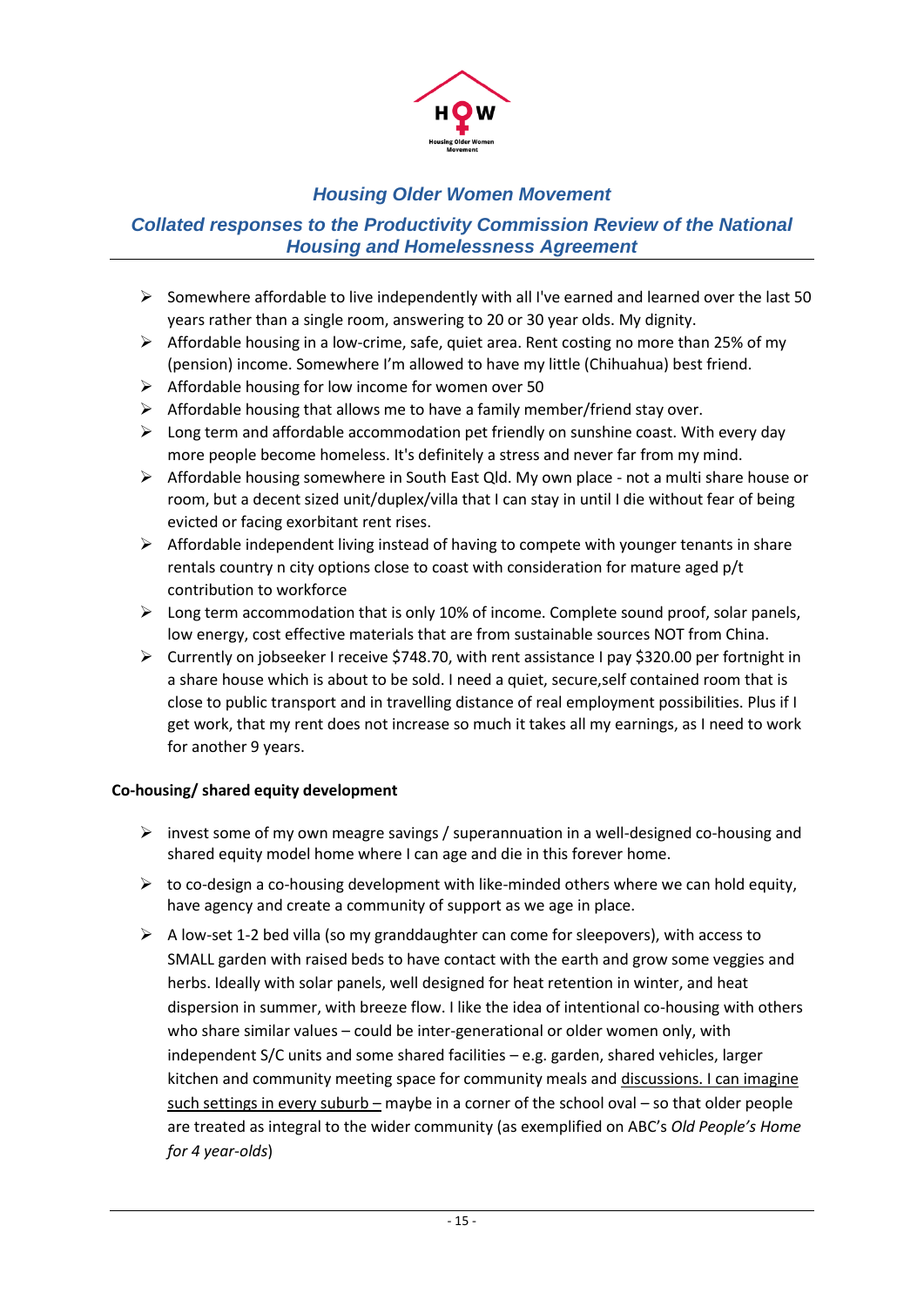

*Collated responses to the Productivity Commission Review of the National Housing and Homelessness Agreement*

- ➢ I would like it to be part of a small complex, maybe 10 dwellings or up to 30 dwellings, in a setting designed to give us our privacy plus opportunities for neighbourly interaction. I would like the dwelling to have plenty windows for light and cross-ventilation, and be situated to get some sunshine on a porch or verandah in winter, and the eaves would keep the hot sun off the windows in the summer. Some timber or bamboo in the construction not all concrete - but maybe the new lightweight hempcrete or glasscrete. From this moment, no housing should be constructed without insulation and passive-solar features, in my not-very-humble opinion. The dwelling should retain warmth in winter and avoid absorbing the heat of summer. I would like to get to know my future neighbours while the dwellings are being built, and celebrate with them when we move in, and other times. Trees and native plants rather than lawns. I hope some who read this will be my neighbours!
- $\triangleright$  I have always [liked] small home communities that give privacy with choice of community. It strives to allow not having to store gardening equipment but can be a community event. I prefer a small housing community to unit/apartment living. I find the latter gives the ability to close off from community (Of, course a lot would like this and would warrant it) I also like the idea of two zone living, where as a breezeway may separate the property so a family can live together with perhaps a parent or another other than family. This design would see my daughter on the property market as at 50 and a nurse she well deserves. For my daughter and myself we love that we have our separate areas and can come together to dine if and when we wish. It also gives us the opportunity of sharing a pet allowing us to enjoy and also take a holiday without the worry along with vet bills etc.... Solar is an essential especially solar heating... Our solar set up for one home is sufficient and effective for our two zone living.... I've read recently on community solar battery banks which seem to have had very good reports... Also community car sharing and perhaps if enough finances a community bus, although I believe a couple of cars would most likely be more effective. For us we would only have a small grassed area for our puppy dog and an entertaining area with a small plunge pool (important for the relaxation of muscles and stretching)...

#### **Design & Environmnent**

- ➢ Rural location 20mins to a town, get back to nature, grow some food. Relax and breathe.
- $\triangleright$  I would be very happy with a tiny 1 bedroom place where I can garden my own vegies
- $\triangleright$  A place to grow own fruit, with water tanks.
- $\triangleright$  My wish list would be a one bedroom home, maybe two so my children don't feel like they're camping out when they visit, with a small garden for my pets (keeping a roof over the family pets heads is my biggest concern atm) and to grow some vegetables to save money. I don't care where except I would like the area to have low crime and be as far away from my abusive ex husband as possible and hopefully have a community feel. I'd also like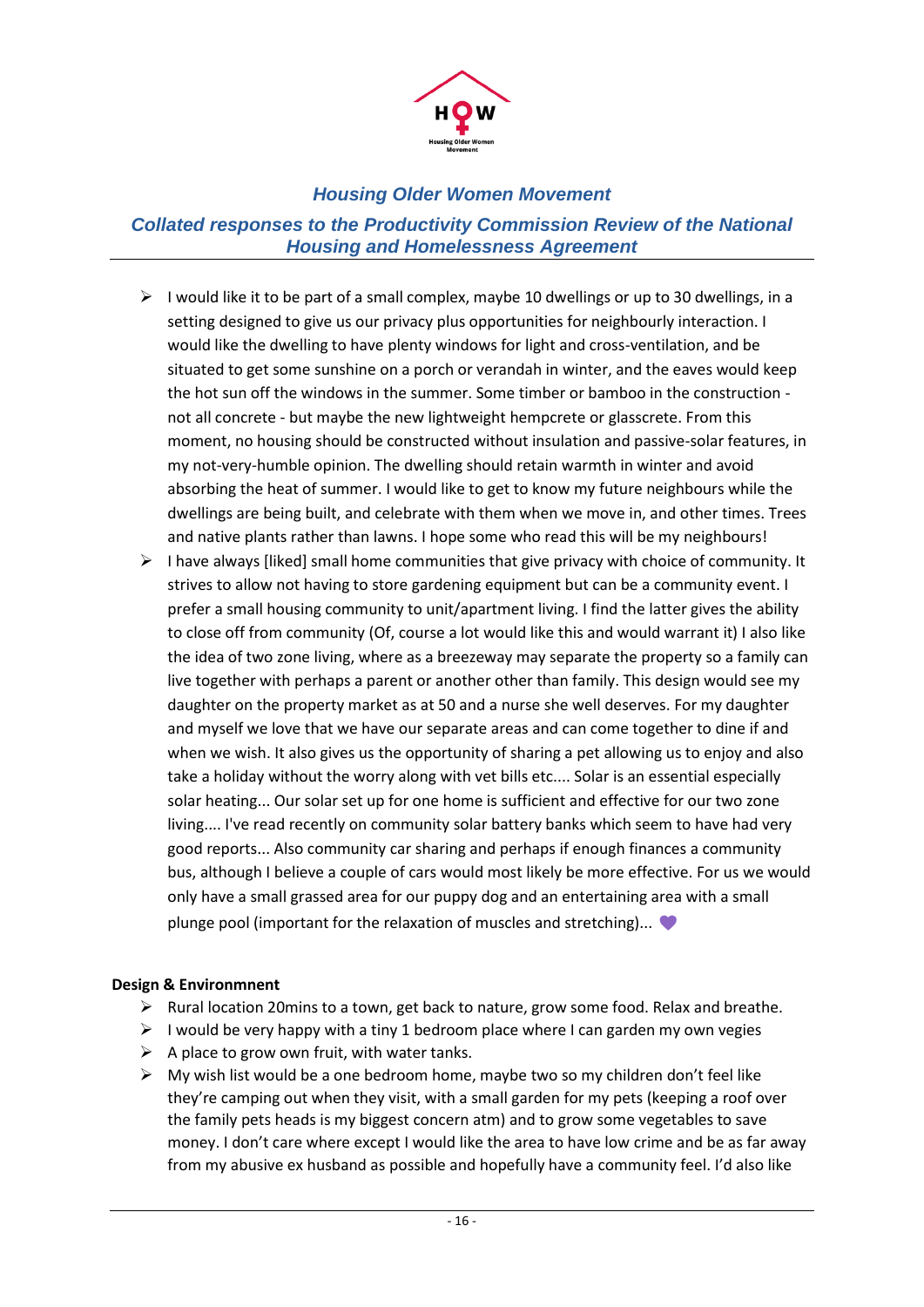

### *Collated responses to the Productivity Commission Review of the National Housing and Homelessness Agreement*

solar panels and a big water tank (my grandparents had tank water when I was growing up and most water tanks in housing are too small for even one person's needs).

#### **Modular or other low-cost homes**

 $\triangleright$  I would consider a well-built modular home in a small (up to 100) development of similar homes with minimal communal facilities (unlike the fancy retirement villages).

#### **Pets**

- $\triangleright$  Housing with pets is often needed
- $\triangleright$  A 2 bdrm pet friendly small garden where we want to live

#### **Public/ Social housing & Housing cooperatives**

- $\triangleright$  Public housing and less emphasis on housing supplied by community organisation which are more expensive and at least an extension of the affordable rental housing scheme that the Liberals weren't going to extend.
- ➢ Affordable government rental housing or rent to buy for women over 50. Soon, not 20 years down the track, older women are in crisis NOW……
- $\triangleright$  I would love to see lots of maybe 1 bedroom units being built as social housing  $\triangleright$  or for rental for homeless older women for around \$250.00 per week  $\mathbf{A}$
- ➢ More options in affordable homes including cooperative housing like in Denmark. Social housing in nice areas mixed with private to remove stigma.
- ➢ More social housing and adequate rental assistance to cover the gap making housing affordable for those will probably never own a home.

#### **Rent to buy**

- $\triangleright$  Rent to buy home ownership however that could work, so I never have to shift house again. I moved into my first rental flat at 17years of age and now I'm 60+years I have moved 20+ times.
- $\triangleright$  Rent to buy 200 250 week
- $\triangleright$  I have spent over \$150,000 in (mostly informal) rent payments over the last 10 years since my homeless journey began. I would have loved to have been able to rent-to-buy, or build equity in a property with that money, rather than it going to pay someone else's mortgage (I have previously owned homes in the UK and Australia).

#### **Share housing**

 $\triangleright$  All I want is a room with my own toilet and sink in a share house for no more than \$100 a week. And a small garden for veges and herbs.

#### **Shared equity / Tenure needs**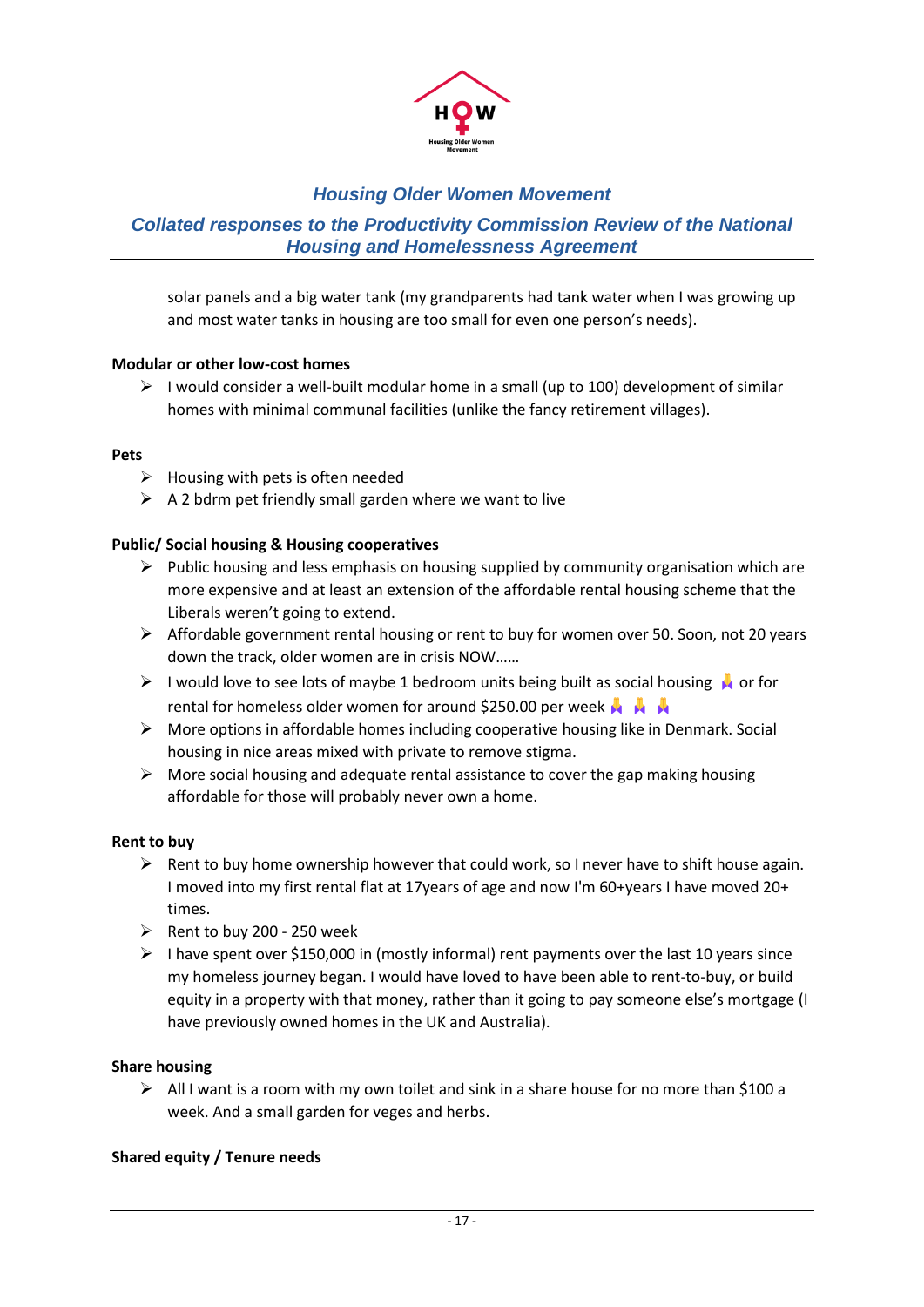

### *Collated responses to the Productivity Commission Review of the National Housing and Homelessness Agreement*

- $\triangleright$  To never have to rent again. To build up equity in a property even if its just part thereof that can be sold to put towards another dwelling or inherited. Bugger all these landlords!
- $\triangleright$  To have a place I call my own and NEVER have to move again. That is the ONLY wishlist that I have. Moved more than 20 times in the last 22 years, getting too old. Heading for 79 this year!
- $\triangleright$  I don't need or want to own land. I just want a home of my own (rented or owned  $-1$  would use my savings) that I can decorate as I wish, and where I can stay for as long as I WANT and that it is affordable while I am on Jobseeker (another 2 years) and on Aged Pension after that.

#### **Tiny Homes**

- $\triangleright$  The ability to build a tiny, or small, home in the metropolitan area.
- $\triangleright$  I have 47,000.00 I can access from my Super, and it is my hope and intention to build a tiny house with this money so I can have minimal rent/utilities costs and can have a place of my own where I never need to fear being homeless again.
- <span id="page-17-0"></span> $\triangleright$  I am a 58 year old woman. I have worked as a professional social worker for my entire career, but fell two years ago, sustaining a brain injury. I am now on a disability pension in a private rental costing more than 80% of my income. I desperately would like to build a tiny home, so I can have permanent, safe, affordable housing.

### *What are the main barriers to you achieving these?*

- Currently concerned by imminent rent rise when there are no caps on rental increases.
- Current planning settings do not support the type of co-housing which many of us want.
- Escalating land costs contribute to making housing prohibitive for people on low incomes and asset-poor.
- General public and policy mindset that sole ownership is the only viable option (I want shared equity option)
- There are two barriers [to me having a Tiny Home], the biggest being some land to put a tiny house on, the second some support with building (I am likely to buy a housing kit).
- There is a dearth of small low-set units available, regardless of price. The market needs to wake up that there is a HUGE need for alternative, affordable housing for the ageing population with many more single people in it than ever before.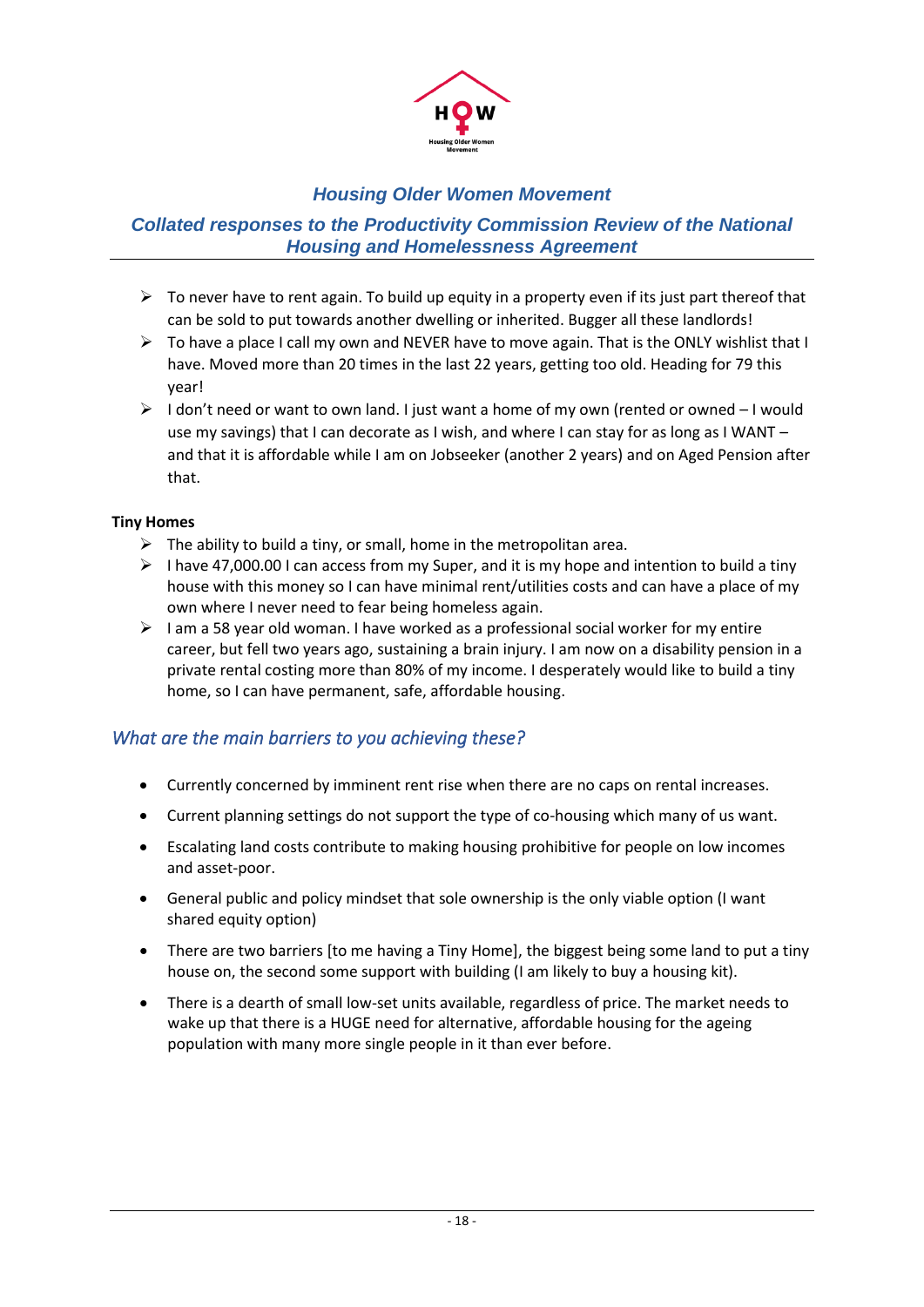

### *Collated responses to the Productivity Commission Review of the National Housing and Homelessness Agreement*

# <span id="page-18-0"></span>*The objective of the National Housing and Homelessness Agreement is to contribute to improving access to affordable, safe and sustainable housing.*

<span id="page-18-2"></span><span id="page-18-1"></span>What do 'affordable', 'safe' and 'sustainable' housing mean to you? Affordable housing

- is commonly understood to be 75% of market rent with a ceiling of 30% of a persons income.
- I will never have to pay more than 30% of my income in housing costs.
- Paying no more than 30% of pension for rent
- Social housing rental rates are set at 30% of the household income.
- Commonwealth Rent Assistance needs to be increased to ensure that the cost of housing is no more than 30% of the income of the resident. This needs to relate to all types of tenures.

*[please also refer to p14 for other perspectives on what is "affordable"]*

#### <span id="page-18-3"></span>Safe housing

- this relates to the physical structure and design of the property supporting the tenants to use its amenities without risk of harm or incident.
- Structurally sound with good security and regularly maintained.
- relates to the design of the property allowing persons with mobility issues, or special needs to live well in the property over time i.e. aging in place safely with gold and platinum design standards.
- relates to the living environment around the property inclusive of the broader neighbourhood. Being able to access public transport, being able to connect with others in the neighbourhood easily with a sense of safety in relation to mental and physical health and wellbeing. Ease of access to goods and services and community connections.
- 'safe' means secure –my rent will always be affordable and my tenancy is secure for the long term
- Somewhere I have control over who can enter or impact my home, e.g. no disruptive neighbours or behaviours
- Somewhere I can feel peaceful and not have my trauma re-triggered.

#### <span id="page-18-4"></span>Sustainable housing

• this relates to the ability to afford to stay in the home for as long as needed while continuing to meet a range of social, recreational, spiritual and health and well-being opportunities.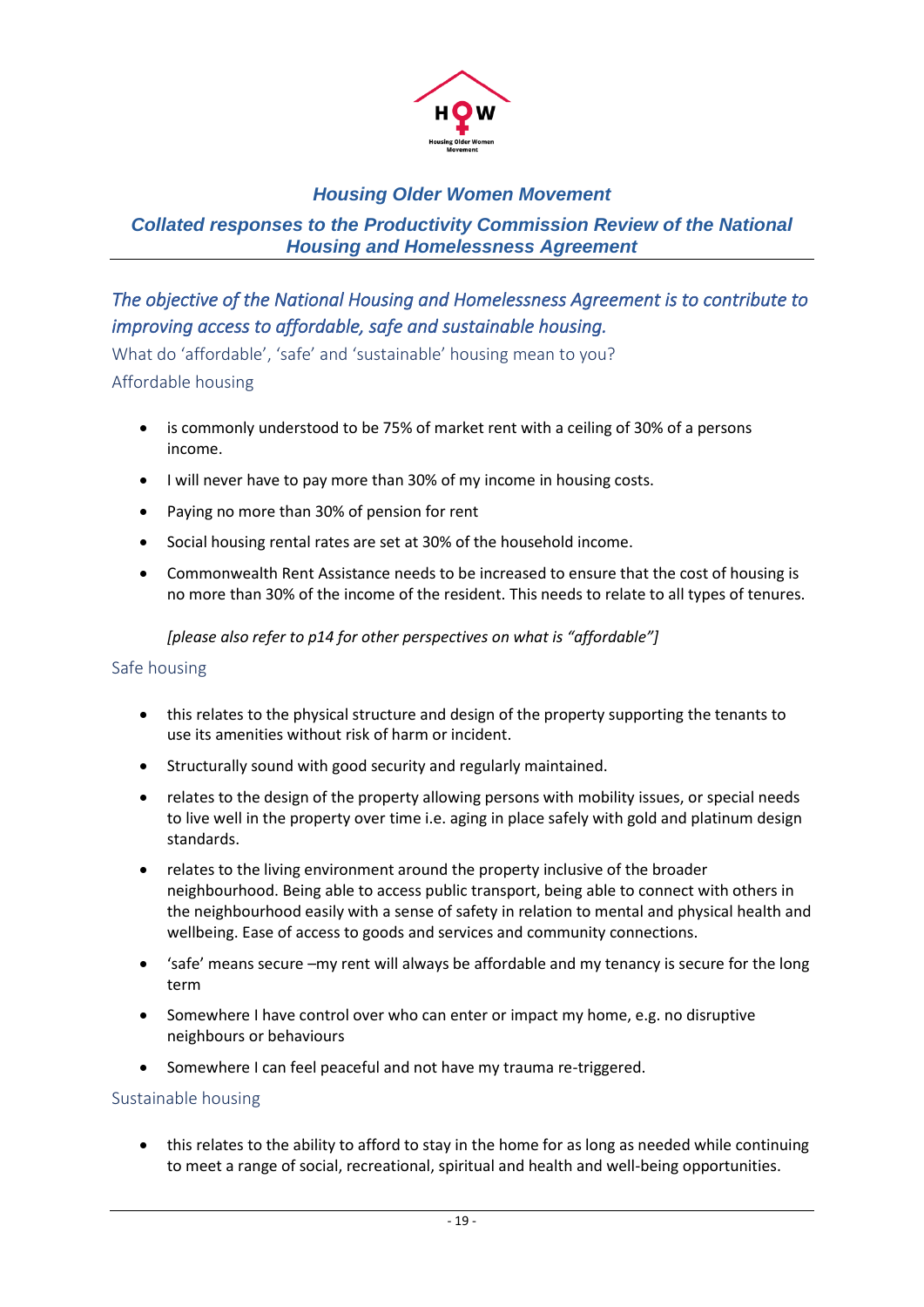

#### *Collated responses to the Productivity Commission Review of the National Housing and Homelessness Agreement*

- Able to afford living in house for as long as I need to. Able to afford maintenance on the property.
- Able to maintain the home to a good standard with an ability to meet maintenance and upgrade standards including environmentally sustainable features and amenities.
- 'sustainable' universal design principles for aging in place. Attention given to designing for the local climate, thus saving costs involved with heating and cooling of homes
- Efficient in terms of energy use, with natural heating and cooling built into the design
- Somewhere I can age in place, with Gold Standard design, and scope for easy adaptations to accommodate changes in mobility, health and support needs – minimising the likelihood of needing to move to a care home